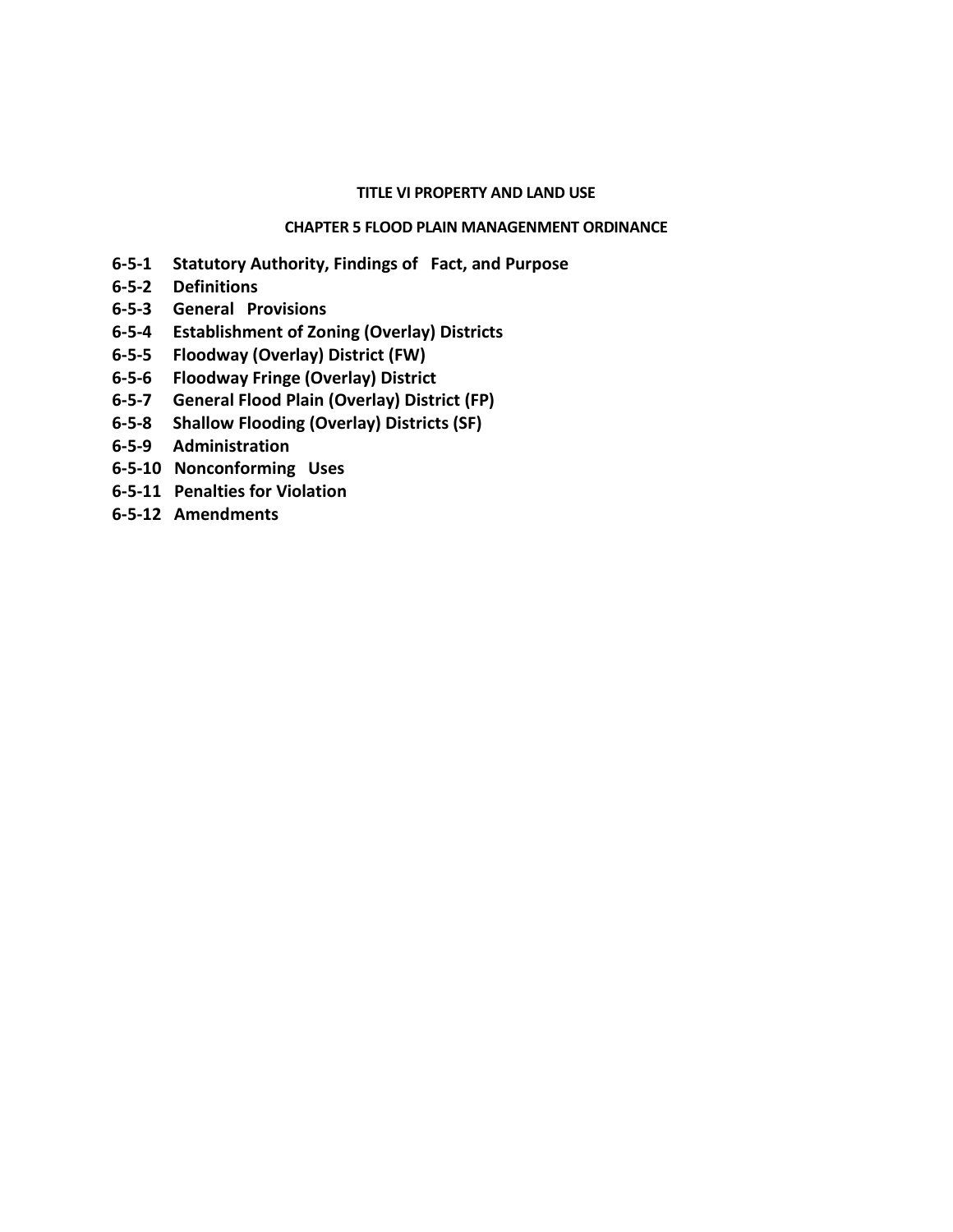# **6-5-1 STATUTORY AUTHORITY, FINDINGS OF FACT AND PURPOSE**

6-5-1-1. The Legislature of the State of Iowa has in Chapter 335, Code of Iowa, as amended, delegated the power to counties to enact zoning regulations to secure safety from flood and to promote health and the general welfare.

## **6-5-1-2 Findings of Fact**

- (a.) The flood hazard areas of Henry County are subject to periodic inundation which can result in loss of life and property, health and safety hazards, disruption of commerce and governmental services, extraordinary public expenditures for flood protection and relief, and impairment of the tax base all of which adversely affect the public health, safety, and general welfare of the community.
- (b.) These flood losses, hazards, and related adverse effects are caused by: (i) The occupancy of flood hazard areas by uses vulnerable to flood damages which create hazardous conditions as a result of being in adequately elevated or otherwise protected from flooding and (ii) The cumulative effect of obstructions on the flood plain causing increases in flood heights and velocities.
- (c.) This ordinance relies upon engineering methodology for analyzing flood hazards which is consistent with the standards established by the Department of Natural Resources.

**6-5-1-3 Statement of Purpose**. It is the purpose of this Ordinance to protect and preserve the rights, privileges and property of Henry County and its residents and to preserve and improve the peace, safety, health, welfare, and comfort and convenience of its residents by minimizing those flood losses described in 6-5-1-2. A of this Ordinance with provisions designed to:

- (a.) Reserve sufficient flood plain area for the conveyance of flood flows so that flood heights and velocities will not be increased substantially.
- (b.) Restrict or prohibit uses which are dangerous to health, safety, or property in times of flood or which cause excessive increases in flood heights or velocities.
- (c.) Require that uses vulnerable to floods, including public facilities which serve such uses, be protected against flood damage at the time of initial construction or substantial improvement.
- (d.) Protect individuals from buying lands which may not be suited for intended purposes because of flood hazard.
- (e.) Assure that eligibility is maintained for property owners in the community to purchase flood insurance through the National Flood Insurance Program.

### **6-5-2 DEFINITIONS**

Unless specifically defined below, words or phrases used in this Ordinance shall be interpreted so as to give them the meaning they have in common usage and to give this Ordinance its most reasonable application.

APPURTENANT STRUCTURE – A structure which is on the same parcel of the property as the principal structure to be insured and the use of which is incidental to the use of the principal structure.

**BASE FLOOD**. The flood having one (1) percent chance of being equaled or exceeded in any given year. (See 100-year flood).

BASE FLOOD ELEVATION (BFE) – The elevation floodwaters would reach at a particular site during the occurrence of a base flood event.

**BASEMENT**. Any enclosed area of a building which has its floor or lowest level below ground level (subgrade) on all sides. Also, see "lowest floor."

**DEVELOPMENT**. Any man-made change to improved or unimproved real estate, including but not limited to building or other structures, mining, dredging, filling, grading, paving, excavation or drilling operations. "Development" does not include "minor projects" or "routine maintenance of existing buildings and facilities" as defined in this section. It also does not include gardening, plowing, and similar practices that do not involve filling or grading.

**EXISTING CONSTRUCTION**. Any structure for which the "start of construction" commenced before the effective date of the community's Flood Insurance Rate Map. May also be referred to as "existing structure".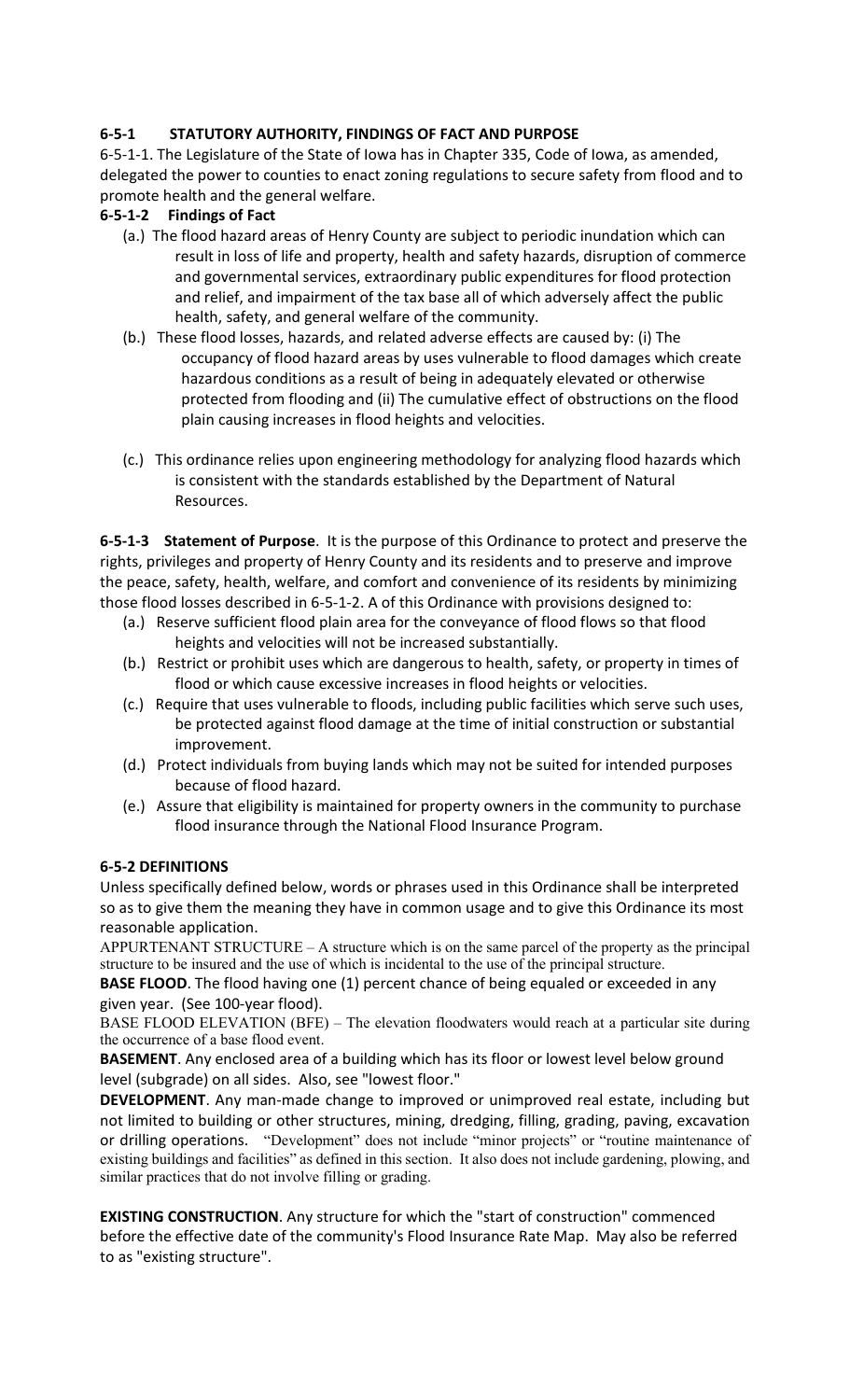**EXISTING FACTORY-BUILT HOME PARK OR SUBDIVISION**. A factory-built home park or subdivision for which the construction of facilities for servicing the lots on which the factorybuilt homes are to be affixed (including at a minimum, the installation of utilities, the construction of streets, and either final site grading or the pouring of concrete pads) is completed before the effective date of the flood plain management regulations adopted by the community.

**EXPANSION OF EXISTING FACTORY-BUILT HOME PARK OR SUBDIVISION**. The preparation of additional sites by the construction of facilities for servicing the lots on which the factory-built homes are to be affixed (including at a minimum, the installation of utilities, the construction of streets, and either final site grading or the pouring of concrete pads).

**FACTORY-BUILT HOME** - Any structure, designed for residential use, which is wholly or in substantial part, made, fabricated, formed or assembled in manufacturing facilities for installation or assembly and installation, on a building site. For the purpose of this Ordinance factory-built homes include mobile homes, manufactured homes and modular homes and also includes "recreational vehicles" which are placed on a site for greater than 180 consecutive days and not fully licensed for and ready for highway use.

**FACTORY-BUILT HOME PARK**. A parcel or contiguous parcels of land divided into two or more factory-built home lots for sale or lease.

**FIVE HUNDRED (500) YEAR FLOOD** – A flood, the magnitude of which has a two-tenths  $(0.2)$  percent chance of being equaled or exceeded in any given year or which, on average, will be equaled or exceeded at least once every five hundred (500) years.

**FLOOD**. A general and temporary condition of partial or complete inundation of normally dry land areas resulting from the overflow of streams or rivers or from the unusual and rapid runoff of surface waters from any source.

**FLOOD INSURANCE RATE MAP** (FIRM). The official map prepared as part of (but published separately from) the Flood Insurance Study which delineates both the flood hazard areas and the risk premium zones applicable to the community.

**FLOOD INSURANCE STUDY (FIS)** – A report published by FEMA for a community issued along with the community's Flood Insurance Rate Map(s). The study contains such background data as the base flood discharge and water surface elevations that were used to prepare the FIRM.

**FLOOD PLAIN**. Any land area susceptible to being inundated by water as a result of a flood. **FLOOD PLAIN MANAGEMENT**. An overall program of corrective and preventive measures for reducing flood damages and promoting the wise use of flood plains, including but not limited to emergency preparedness plans, flood control works, floodproofing and flood plain management regulations.

**FLOODPROOFING**. Any combination of structural and nonstructural additions, changes, or adjustments to structures, including utility and sanitary facilities, which will reduce or eliminate flood damage to such structures.

**FLOODWAY**. The channel of a river or stream and those portions of the flood plains adjoining the channel, which are reasonably required to carry and discharge flood waters or flood flows so that confinement of flood flows to the floodway area will not cumulatively increase the water surface elevation of the base flood by more than one (1) foot.

**FLOODWAY FRINGE**. Those portions of the Special Flood Hazard Area outside of the floodway. HIGHEST ADJACENT GRADE – The highest natural elevation of the ground surface prior to construction next to the proposed walls of a structure.

**HISTORIC STRUCTURE**. Any structure that is:

- (a.) Listed individually in the National Register of Historic Places, maintained by the Department of Interior, or preliminarily determined by the Secretary of the Interior as meeting the requirements for individual listing of the National Register;
- (b.) Certified or preliminarily determined by the Secretary of the Interior as contributing to the historical significance of a registered historic district or a district preliminarily determined by the Secretary to qualify as a registered historic district;
- (c.) Individually listed on a state inventory of historic places in states with historic preservation programs which have been approved by the Secretary of the Interior; or,
- (d.) Individually listed on a local inventory of historic places in communities with historic preservation programs that have been certified by either;
	- (i) an approved state program as determined by the Secretary of the Interior or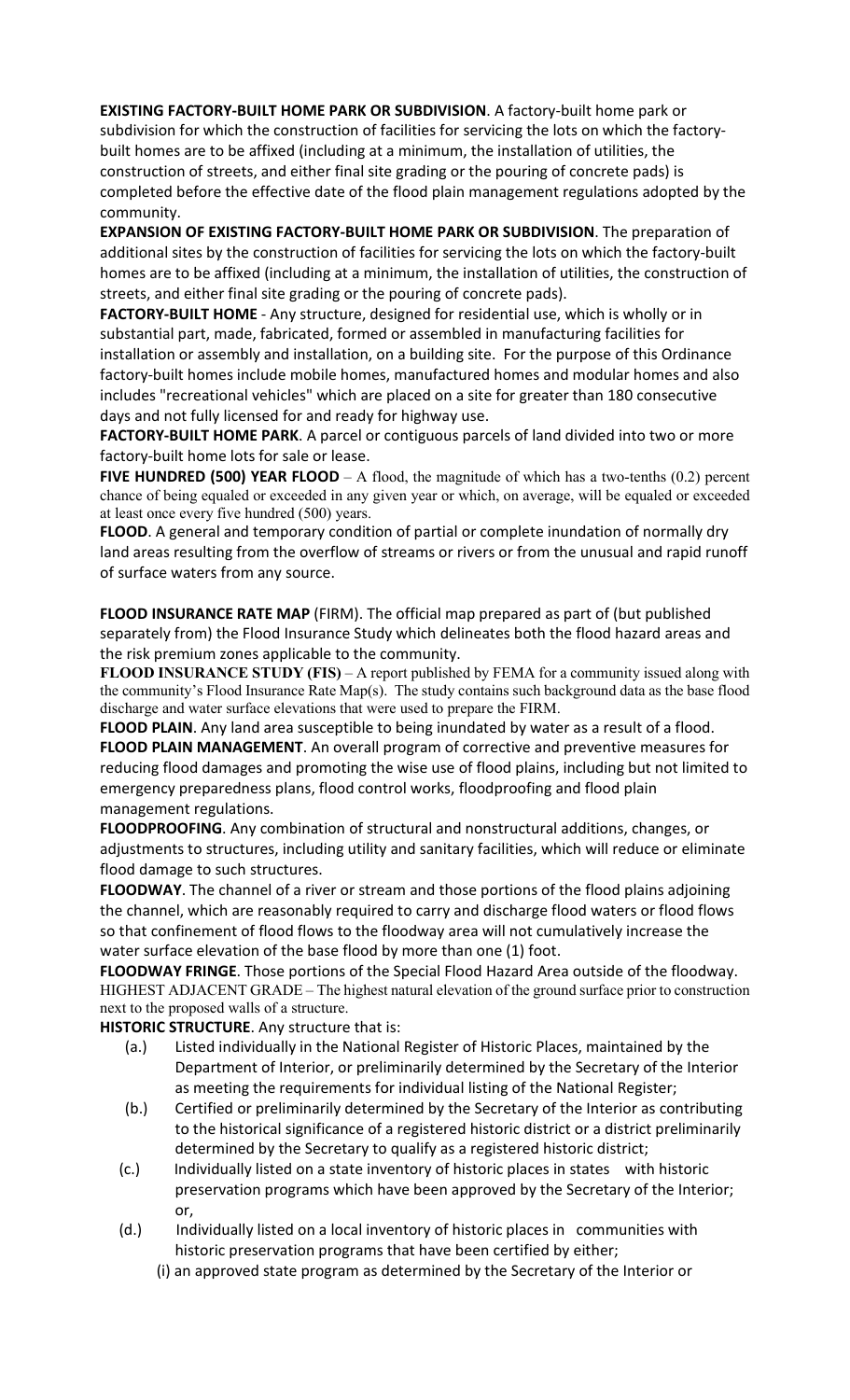(ii) directly by the Secretary of the Interior in states without approved programs. **LOWEST FLOOR**. The floor of the lowest enclosed area in a building including a basement except when all the following criteria are met:

- (a.) The enclosed area is designed to flood to equalize hydrostatic pressure during floods with walls or openings that satisfy the provisions of 6-5-6-1D. (1) of this Ordinance and
- (b.) The enclosed area is unfinished (not carpeted, drywalled, etc.) and used solely for low damage potential uses such as building access, parking, or storage, and
- (c.) Machinery and service facilities (e.g., hot water heater, furnace, electrical service) contained in the enclosed area are located at least one (1) foot above the 100-year flood level, and
- (d.) The enclosed area is not a "basement" as defined in this section.

In cases where the lowest enclosed area satisfies criteria A, B, C, and D above, the lowest floor is the floor of the next highest enclosed area that does not satisfy the criteria above.

MAXIMUM DAMAGE POTENTIAL DEVELOPMENT - Hospitals and like institutions; buildings or building complexes containing documents, data, or instruments of great public value; buildings or building complexes containing materials dangerous to the public or fuel storage facilities; power installations needed in emergency or other buildings or building complexes similar in nature or use.

**MINOR PROJECTS -** Small development activities (except for filling, grading, and excavating) valued at less than \$500.

**NEW CONSTRUCTION**. (new buildings, factory-built home parks) - Those structures or development for which the start of construction commenced on or after the effective date of the Flood Insurance Rate Map.

**NEW FACTORY-BUILT HOME PARK OR SUBDIVISION**. A factory-built home park or subdivision for which the construction of facilities for servicing the lots on which the factory-built homes are to be affixed (including at a minimum, the installation of utilities, the construction of streets, and either final site grading or the pouring of concrete pads) is completed on or after the effective date of the effective date of flood plain management regulations adopted by the community.

**RECREATIONAL VEHICLE**. A vehicle which is:

- (a.) built on a single chassis;
- (b.) four hundred (400) square feet or less when measured at the largest horizontal projection;
- (c.) designed to be self-propelled or permanently towable by a light duty truck; and
- (d.) designed primarily not for use as a permanent dwelling but as a temporary living quarters for recreational, camping, travel, or seasonal use.

**ROUTINE MAINTENANCE OF EXISTING BUILDINGS AND FACILITIES** – Repairs necessary to keep a structure in a safe and habitable condition that do not trigger a building permit, provided they are not associated with a general improvement of the structure or repair of a damaged structure. Such repairs include:

- (a.) Normal maintenance of structures such as re-roofing, replacing roofing tiles and replacing siding;
- (b.) Exterior and interior painting, papering, tiling, carpeting, cabinets, counter tops, and similar finish work;
- (c.) Basement sealing;
- (d.) Repairing or replacing damaged or broken window panes;
- (e.) Repairing plumbing systems, electrical systems, heating, or air conditioning systems and repairing wells or septic systems.

**SPECIAL FLOOD HAZARD AREA**. The land within a community subject to the "base flood". This land is identified as Zone A, A1-30, AE, AH, AO, AR and/or A99 on the community's Flood Insurance Rate Map.

**START OF CONSTRUCTION**. Includes substantial improvement, and means the date the development permit was issued, provided the actual start of construction, repair, reconstruction, rehabilitation, addition, placement, or other improvement, was within 180 days of the permit date. The actual start means either the first placement or permanent construction of a structure on a site, such as pouring of a slab or footings, the installation of pile, the construction of columns, or any work beyond the stage of excavation; or the placement of a factory-built home on a foundation. Permanent construction does not include land preparation, such as clearing, grading, and filling; nor does it include the installation of streets and/or walkways; nor does it include excavation for a basement, footings, piers, or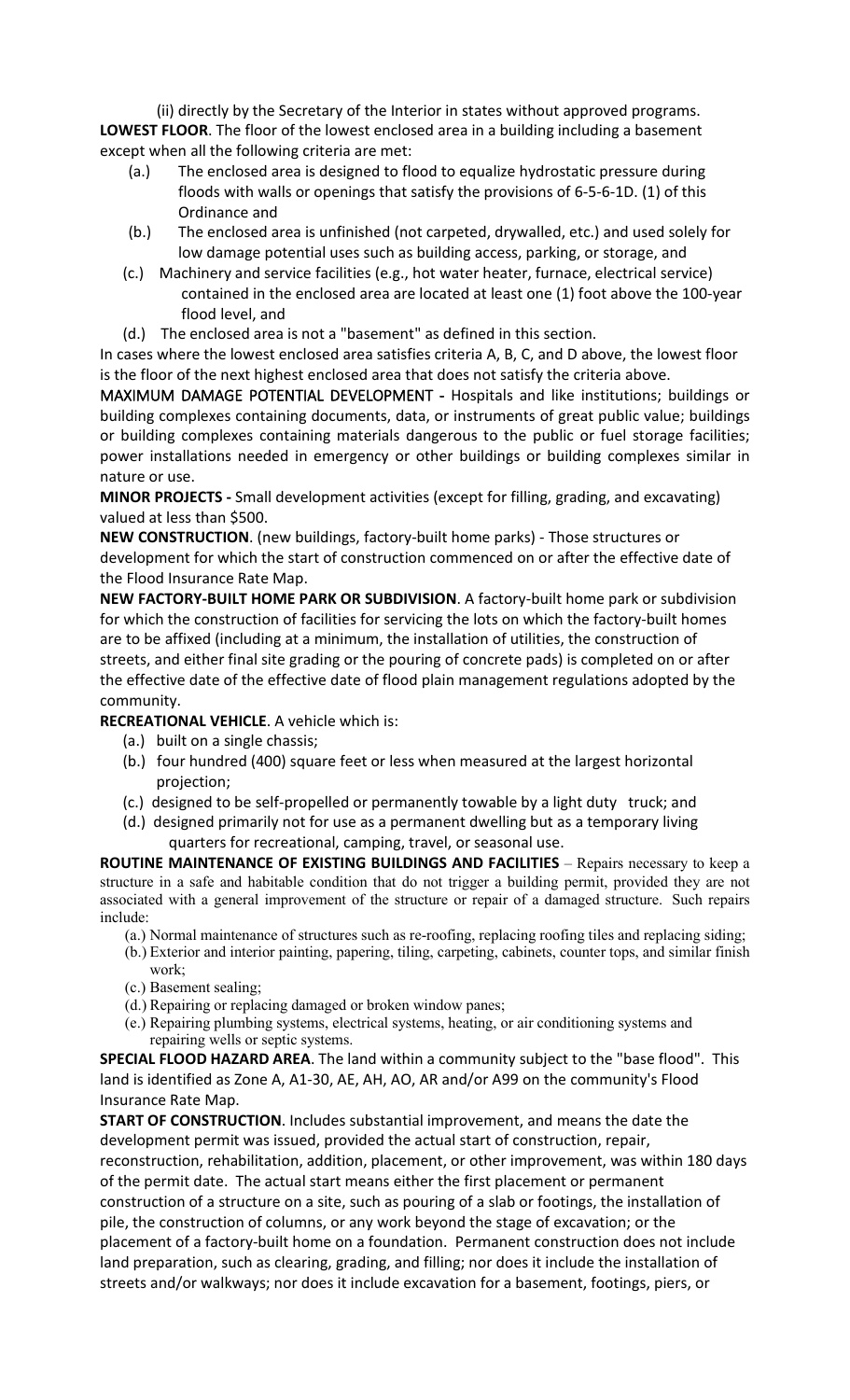foundations or the erection of temporary forms; nor does it include the installation on the property of accessory buildings such as garages or sheds not occupied as dwelling units or not part of the main structure. For a substantial improvement, the actual start of construction means the first alteration of any wall, ceiling, floor, or other structural part of the building, whether or not that alteration affects the external dimensions of the building.

**STRUCTURE**. Anything constructed or erected on the ground or attached to the ground, including, but not limited to, buildings, factories, sheds, cabins, factory-built homes, storage tanks, grain storage facilities and other similar uses.

**SUBSTANTIAL DAMAGE**. Damage of any origin sustained by a structure whereby the cost of restoring the structure to it before damage condition would equal or exceed fifty (50) percent of the market value of the structure before the damage occurred.

**SUBSTANTIAL IMPROVEMENT**. Any improvement to a structure which satisfies either of the following criteria:

- (a.) Any repair, reconstruction, or improvement of a structure, the cost of which equals or exceeds fifty (50) percent of the market value of the structure either;
	- (i) before the "start of construction" of the improvement, or
	- (ii) if the structure has been "substantially damaged" and is being restored before the damage occurred. The term does not, however, include any project for improvement of a structure to comply with existing state or local health, sanitary, or safety code specifications which are solely necessary to assure safe conditions for the existing use. The term also does not include any alteration of an "historic structure", provided the alteration will not preclude the structure's designation as an "historic structure".
- (b.) Any addition which increases the original floor area of a building by 25 percent or more. All additions constructed after October 7, 2021 shall be added to any proposed addition in determining whether the total increase in original floor space would exceed 25 percent.

**VARIANCE.** A grant of relief by a community from the terms of the flood plain management regulations.

**VIOLATION.** The failure of a structure or other development to be fully compliant with the county's flood plain management regulations.

# **6-5-3 GENERAL PROVISIONS**

**6-5-3-1 Lands to Which Ordinance Applies**. The provisions of this Ordinance shall apply to all lands within the jurisdiction of Henry County shown on the Official Flood Plain Zoning Map as being within the boundaries of the, Floodway Fringe, Flooding (Overlay) District, as established in 6-5-4. The restrictions and regulations of this Ordinance are in addition to, and not in limitation of, the provisions of the Zoning Ordinance, Title VI Chapter 2, Henry County Code of Ordinances. No use shall be authorized or permitted under this Ordinance unless such use is authorized or permitted under the Zoning Ordinance. The overlay district classification of any parcel under this Ordinance shall be separate and distinct from the underlying zoning district classification of the parcel under the Zoning Ordinance.

**6-5-3-2 Establishment of Official Flood Plain Zoning Map**. The Henry County and Incorporated Areas Flood Insurance Rate Map prepared as part of the Flood Insurance Study for Henry County and Incorporated Areas, dated October 7, 2021 is hereby adopted by reference and declared to be the Official Flood Plain Zoning Map. The flood profiles and all explanatory material contained with the Flood Insurance Study are also declared to be a part of this ordinance. The areas within the jurisdiction of Henry County having special flood hazards are hereby designated as a Floodplain (Overlay) District and shall be subject to the standards of the Floodplain (Overlay) District (as well as those for the underlying zoning district).

**6-5-3-3 Rules for Interpretation of District Boundaries**. The boundaries of the zoning district areas shall be determined by scaling distances on the Official Flood Plain Zoning Map. When an interpretation is needed as to the exact location of a boundary, the Administrator shall make the necessary interpretation. The Board of Adjustment shall hear and decide appeals when it is alleged that there is any error in any requirement, decision or determination made by the Administrator in the enforcement or administration of this Ordinance.

**6-5-3-4 Compliance**. No structure or land shall hereafter be used, and no structure shall be located, extended, converted, or structurally altered without full compliance with the terms of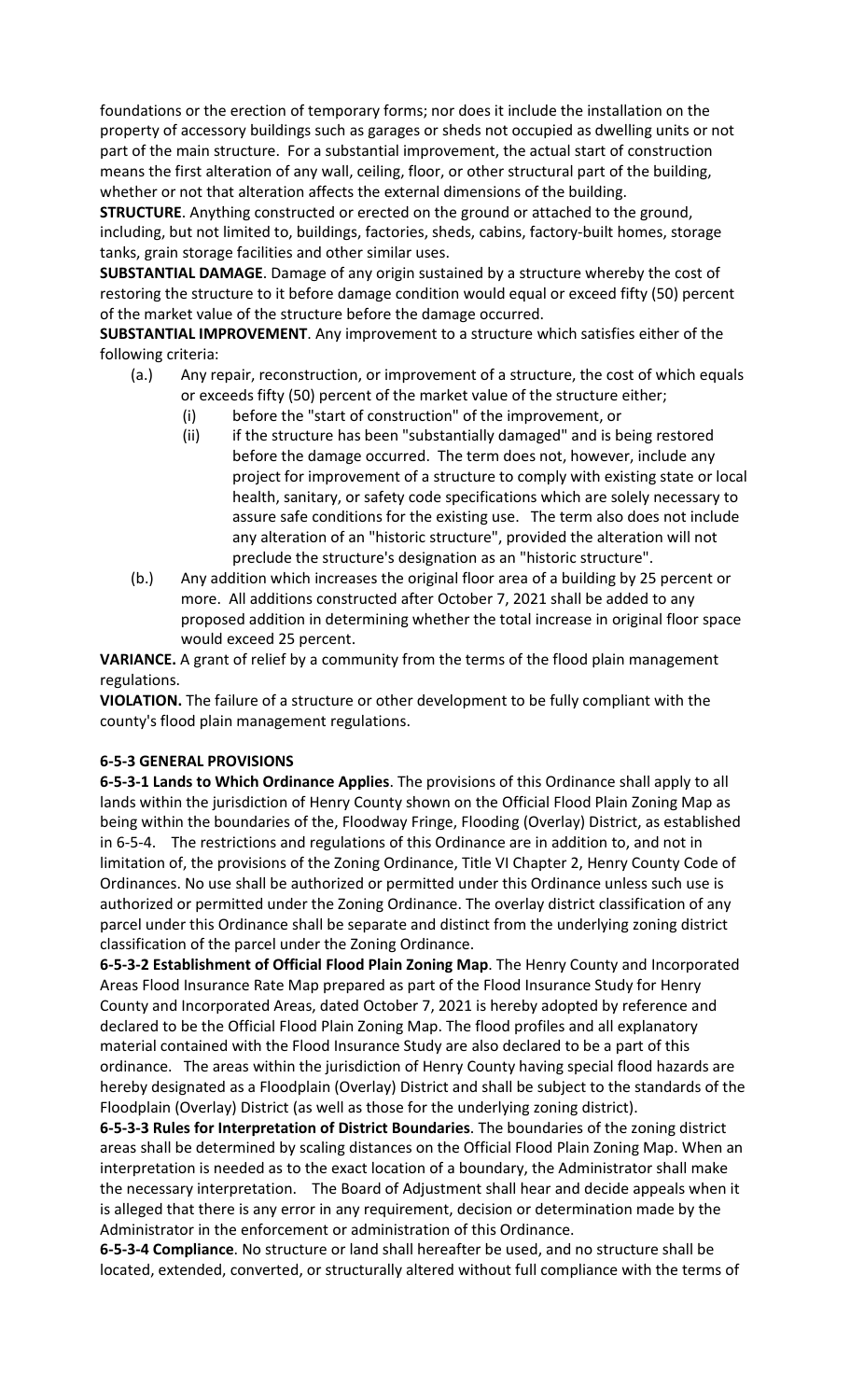this Ordinance and other applicable regulations which apply to uses within the jurisdiction of this Ordinance.

**6-5-3-5 Abrogation and Greater Restrictions**. It is not intended by this Ordinance to repeal, abrogate, or impair any existing easements, covenants, or deed restrictions. However, where this Ordinance imposes greater restrictions, the provisions of this Ordinance shall prevail.

**6-5-3-6 Interpretation**. In their interpretation and application, the provisions of this Ordinance shall be held to be minimum requirements and shall be liberally construed in favor of the governing body and shall not be deemed a limitation or repeal of any ordinances, regulations or other powers granted by State statutes.

**6-5-3-7 Warning and Disclaimer of Liability**. The standards required by this Ordinance are considered reasonable for regulatory purposes. This Ordinance does not imply that areas outside the designated Flood Plain

(Overlay) District areas will be free from flooding or flood damages.

This Ordinance shall not create liability on the part of Henry County or any officer or employee thereof for any flood damages that from reliance on this Ordinance or any administrative decision lawfully made thereunder.

**6-5-3-8 Severability**. If any section, clause, provision, or portion of this Ordinance is adjudged unconstitutional or invalid by a court of competent jurisdiction, the remainder of this Ordinance shall not be affected thereby.

# **6-5-4 ESTABLISHMENT OF ZONING (OVERLAY) DISTRICT**

The flood plain areas within the jurisdiction of this Ordinance are hereby divided into the following districts:

**6-5-4-1 Floodplain (Overlay) District** – those areas identified as Zone A on the Official Floodplain Zoning Map The boundaries shall be as shown on the Official Flood Plain Zoning Map. Within these districts, all uses not allowed as permitted uses or conditional uses are prohibited unless a variance to the terms of this Ordinance is granted after due consideration by the Board of Adjustment.

# **6-5-5 STANDARDS FOR FLOODPLAIN (OVERLAY) DISTRICT**

# **6-5-5-1 Permitted Uses**.

A. All development within the Floodplain District shall be permitted to the extent that they are not prohibited by any other ordinance (or underlying zoning district) and provided they meet applicable performance standards of the Floodplain District.

B. Any development which involves placement of structures, factory-built homes, fill or other obstructions, storage of materials or equipment, excavation or alteration of a watercourse shall be reviewed by the Iowa Department of Natural Resources to determine (i) whether the land involved is either wholly or partly within the floodway or floodway fringe and (ii) the base flood elevation. The applicant shall be responsible for providing the Department of Natural Resources with sufficient technical information to make the determination.

C. Review by the Iowa Department of Natural Resources is not required for the proposed construction of new or replacement bridges or culverts where;

1) The bridge or culvert is located on stream that drains less than one hundred (100) square miles, and

2) The bridge or culvert is not associated with a channel modification that constitutes a channel change as specified in 567-71.2 (1)(b), Iowa Administrative Code.

6-5-5-2 Performance Standards.

All development must be consistent with the need to minimize flood damage and meet the following applicable performance standards. Where base flood elevations have not been provided in the Flood Insurance Study, the Iowa Department of Natural Resources shall be contacted to compute such data. The applicant will be responsible for providing the Department of Natural Resources with sufficient technical information to make such determination.

A. All development shall:

(1) Be designed and adequately anchored to prevent flotation, collapse, or lateral movement of the structure.

(2) Use construction methods and practices that will minimize flood damage.

(3) Use construction materials and utility equipment that are resistant to flood damage.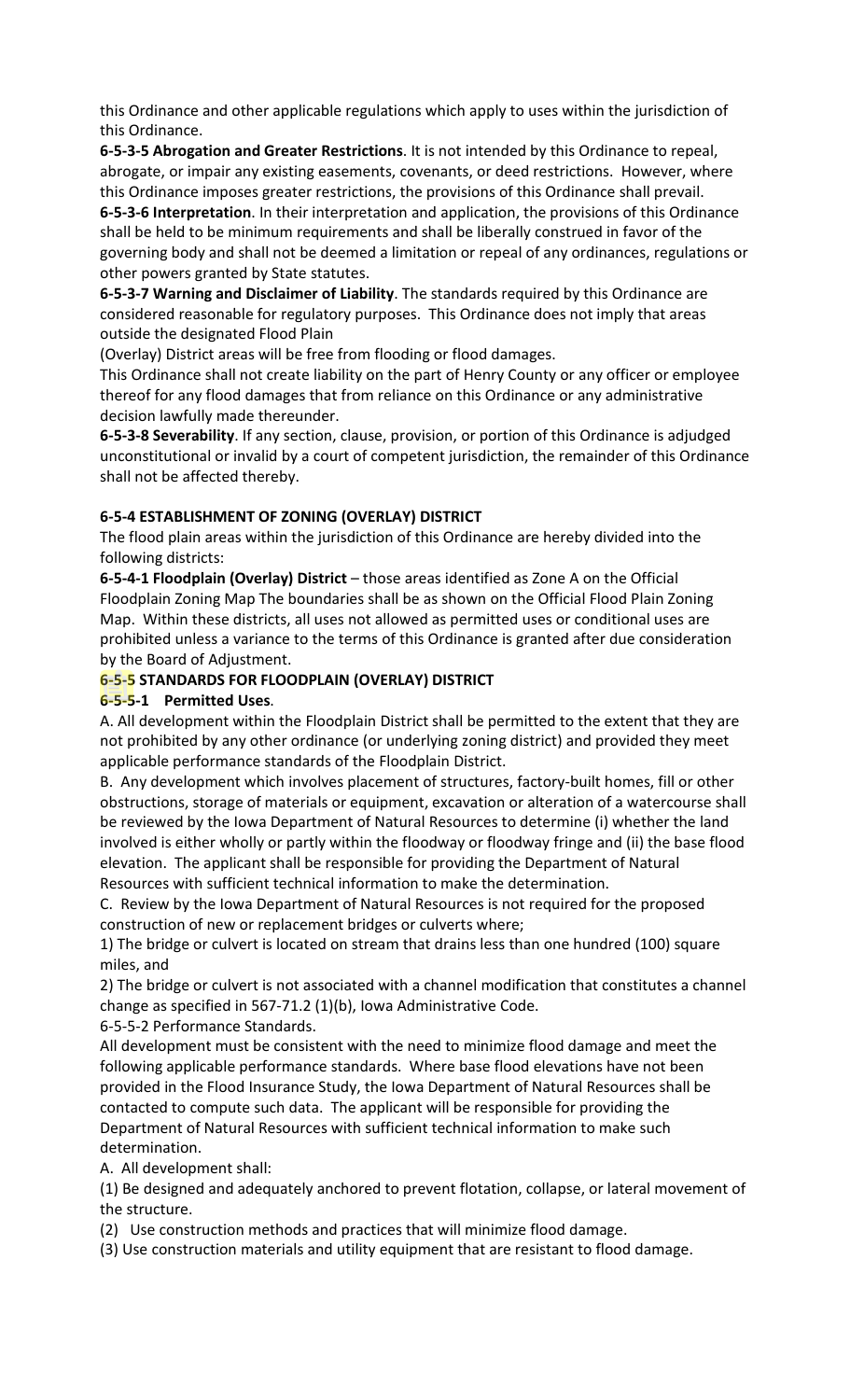B. Residential Structures - All new or substantially improved residential structures shall have the lowest floor, including basement, elevated a minimum of one (1) foot above the base flood elevation. Construction shall be upon compacted fill which shall, at all points, be no lower than 1.0 ft. above the base flood elevation and extend at such elevation at least 18 feet beyond the limits of any structure erected thereon.

Alternate methods of elevating (such as piers) may be allowed subject to favorable consideration by the Board of Adjustment, where existing topography, street grades, or other factors preclude elevating by fill.

In such cases, the methods used must be adequate to support the structure as well as withstand the various forces and hazards associated with flooding.

All new residential structures shall be provided with a means of access which will be passable by wheeled vehicles during the base flood.

C. Non-residential structures- All new or substantially improved non-residential structures shall have the lowest floor (including basement) elevated a minimum of one (1) foot above the base flood elevation, or together with attendant utility and sanitary systems, be floodproofed to such a level. When floodproofing is utilized, a professional engineer registered in the State of Iowa shall certify that the floodproofing methods used are adequate to withstand the flood depths, pressures, velocities, impact and uplift forces and other factors associated with the base flood; and that the structure, below the base flood elevation is watertight with walls substantially impermeable to the passage of water. A record of the certification indicating the specific elevation (in relation to North American Vertical Datum) to which any structures are floodproofed shall be maintained by the Administrator.

D. All new and substantially improved structures:

(1) Fully enclosed areas below the "lowest floor" (not including basements) that are subject to flooding shall be designed to automatically equalize hydrostatic flood forces on exterior walls by allowing for the entry and exit of floodwaters. Designs for meeting this requirement must either be certified by a registered professional engineer or meet or exceed the following minimum criteria:

(a.) A minimum of two openings having a total net area of not less than one square inch for every square foot of enclosed area subject to flooding shall be provided.

(b.) The bottom of all openings shall be no higher than one foot above grade.

(c.) Openings may be equipped with screens, louvers, valves, or other coverings or devices provided they permit the automatic entry and exit of floodwaters.

Such areas shall be used solely for parking of vehicles, building access and low damage potential storage.

(2) New and substantially improved structures must be designed (or modified) and adequately anchored to prevent flotation, collapse, or lateral movement of the structure resulting from hydrodynamic and hydrostatic loads, including the effects of buoyancy.

(3) New and substantially improved structures shall be constructed with electrical meter, electrical service panel box, water heater, heating, air conditioning, ventilation equipment (including ductwork) and other similar machinery and equipment elevated (or in the case of non-residential structures, optionally floodproofed to) a minimum of one (1) foot above the base flood elevation.

(4) New and substantially improved structures shall be constructed with plumbing gas lines, water/gas meters and other similar service utilities either elevated (or in the case of nonresidential structures, optionally floodproofed to) a minimum of one (1) foot above the base flood elevation or designed to be watertight and withstand inundation to such a level. E. Factory-built homes:

(1) All new and substantially improved factory-built homes, including those placed in existing factory-built home parks or subdivisions, shall be elevated on a permanent foundation such that the lowest floor of the structure is a minimum of one (1) foot above the base flood elevation.

(2) All new and substantially improved factory-built homes, including those placed in existing factory-built home parks or subdivisions, shall be anchored to resist flotation, collapse, or lateral movement. Methods of anchoring may include, but are not limited to, use of over-thetop or frame ties to ground anchors as required by the State Building Code.

F. Utility and Sanitary Systems: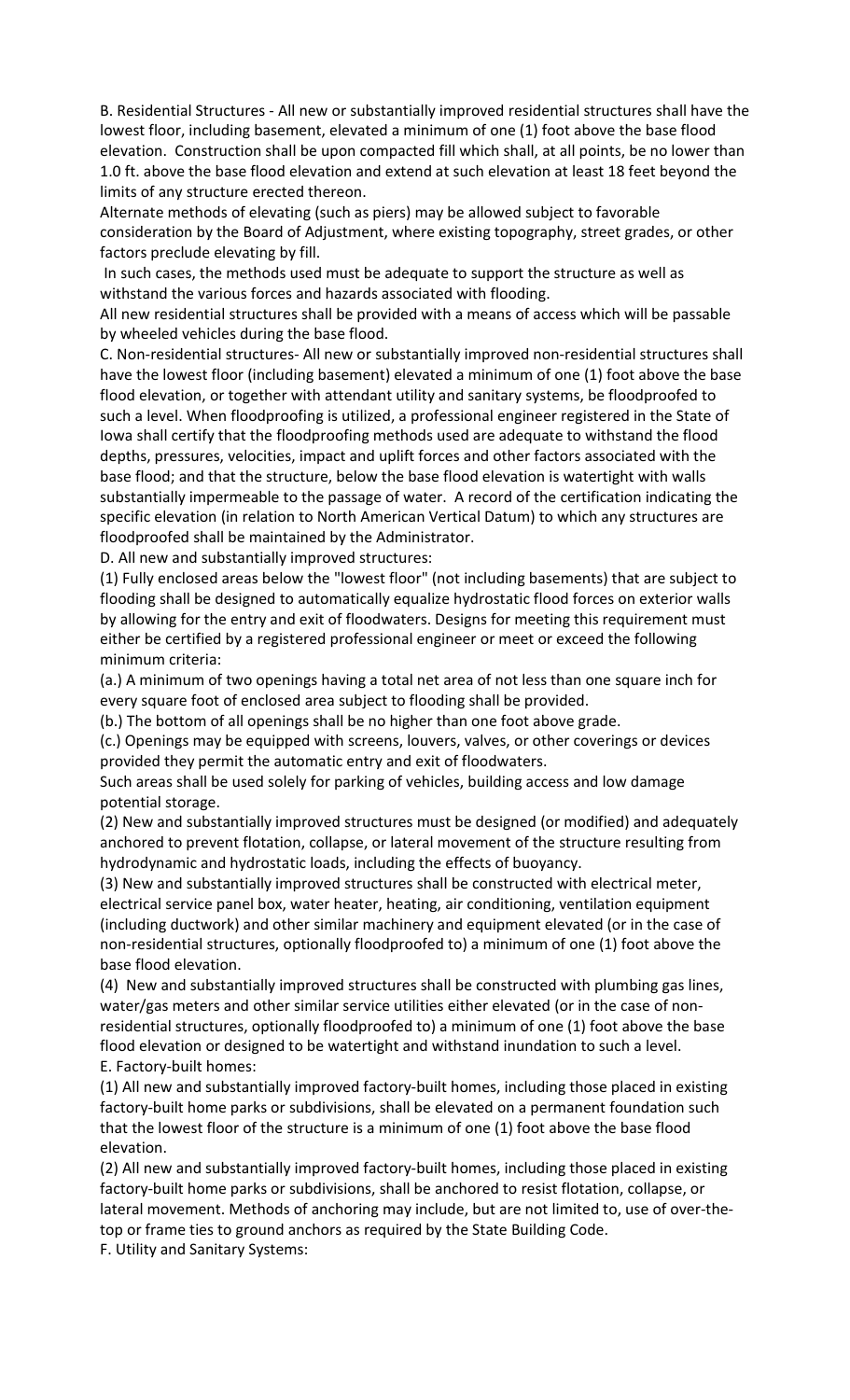(1) On-site waste disposal and water supply systems shall be located or designed to avoid impairment to the system or contamination from the system during flooding.

(2) All new and replacement sanitary sewage systems shall be designed to minimize and eliminate infiltration of flood waters into the system as well as the discharge of effluent into flood waters.

Wastewater treatment facilities (other than on-site systems) shall be provided with a level of flood protection equal to or greater than one (1) foot above the base flood elevation.

(3) New or replacement water supply systems shall be designed to minimize or eliminate infiltration of flood waters into the system. Water supply treatment facilities (other than onsite systems) shall be provided with a level of protection equal to or greater than one (1) foot above the base flood elevation.

(4) Utilities such as gas or electrical systems shall be located and constructed to minimize or eliminate flood damage to the system and the risk associated with such flood damaged or impaired systems.

G. Storage of materials and equipment that are flammable, explosive, or injurious to human, animal or plant life is prohibited unless elevated a minimum of one (1) foot above the base flood elevation. Other material and equipment must either be similarly elevated or

(i) not be subject to major flood damage and be anchored to prevent movement due to flood waters or

(ii) be readily removable from the area within the time available after flood warning. H. Flood control structural works such as levees, flood walls, etc. shall provide, at a minimum, protection from a base flood with a minimum of 3 ft. of design freeboard and shall provide for adequate interior drainage. In addition, structural flood control works shall be approved by the Department of Natural Resources.

I. Watercourse alterations or relocations must be designed to maintain the flood within the altered or relocated portion. In addition, such alterations or relocations must be approved by the Department of Natural Resources.

J. Subdivisions (including factory-built home parks and subdivisions) shall be consistent with the need to minimize flood damages and shall have adequate drainage provided to reduce exposure to flood damage. Development associated with subdivision proposals (including the installation of public utilities) shall meet the applicable performance standards of this Ordinance. Subdivision proposals intended for residential use shall provide all lots with a means of access which will be passable by wheeled vehicles during the base flood. Proposals for subdivisions greater than five (5) acres or fifty (50) lots (whichever is less) shall include base flood elevation data for those areas located within the Flood

Plain (Overlay) District.

K. Accessory Structures to Residential Uses

(1) Detached garages, sheds, and similar structures that are incidental to a residential use are exempt from the base flood elevation requirements where the following criteria are satisfied. (a.) The structure shall not be used for human habitation. The structure shall be used solely for low flood damage potential purposes such as vehicle parking and limited storage.

(b.) The structure shall be designed to have low flood damage potential. Its size shall not exceed 600 square feet. Those portions of the structure located less than one (1) foot above the base flood elevation must be constructed of flood-resistant materials.

(c.) The structure shall be constructed and placed on the building site so as to offer minimum resistance to the flow of floodwaters.

(d.) The structure shall be firmly anchored to prevent flotation, collapse and lateral movement which may result in damage to other structures.

(e.) The structure's service facilities such as electrical and heating equipment shall be elevated or floodproofed to at least one foot above the base flood elevation.

(f.) The structure's walls shall include openings that satisfy the provisions of 6-5-5-2 (E).

(2) Exemption from the base flood elevation requirements for such a structure may result in increased premium rates for flood insurance coverage of the structure and its contents.

L. Recreational Vehicles

(1) Recreational vehicles are exempt from the requirements of 6-5-5-2. E of this Ordinance regarding anchoring and elevation of factory-built homes when the following criteria are satisfied.

(a.) The recreational vehicle shall be located on the site for less than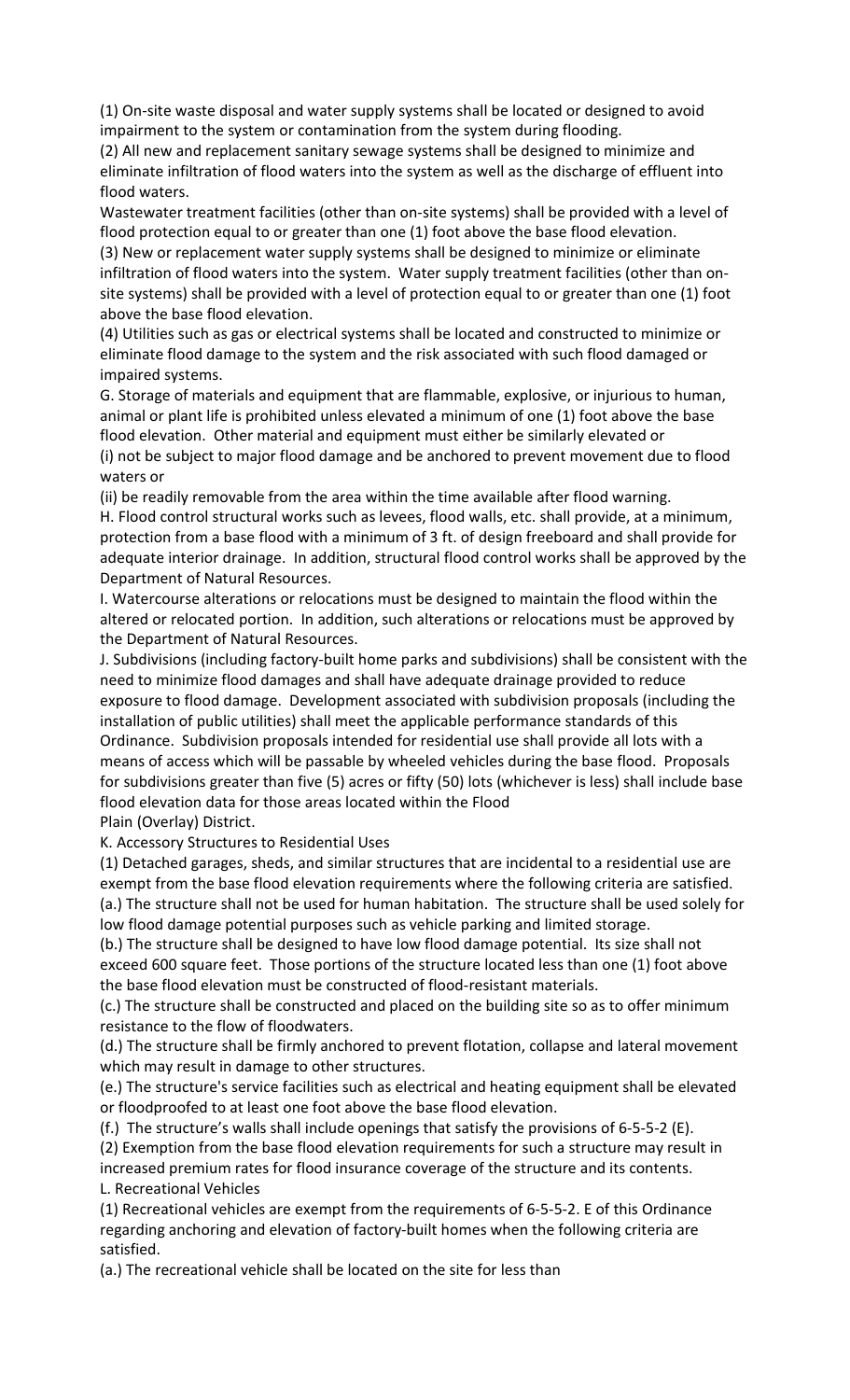180 consecutive days, and,

(b.) The recreational vehicle must be fully licensed and ready for highway use. A recreational vehicle is ready for highway use if it is on its wheels or jacking system and is attached to the site only by quick disconnect type utilities and security devices and has no permanently attached additions.

(2) Recreational vehicles that are located on the site for more than 180 consecutive days and are not ready for highway use must satisfy requirements of 6-5-5-2. E of this Ordinance regarding anchoring and elevation of factory-built homes.

M. Pipeline river and stream crossings shall be buried in the streambed and banks, or otherwise sufficiently protected to prevent rupture due to channel degradation and meandering. N. Maximum Damage Potential Development. All new or substantially improved maximum damage potential development shall have the lowest floor (including basement) elevated a minimum of one (1) foot above the elevation of the 500-year flood, or together with attendant utility and sanitary systems, be floodproofed to such a level. When floodproofing is utilized, a professional engineer registered in the State of Iowa shall certify that the floodproofing methods used are adequate to withstand the flood depths, pressures, velocities, impact and uplift forces and other factors associated with the 0.2% annual chance flood; and that the structure, below the 0.2% annual chance flood elevation is watertight with walls substantially impermeable to the passage of water. A record of the certification indicating the specific elevation (in relation to North American Vertical Datum 1988) to which any structures are floodproofed shall be maintained by the Administrator. Where 0.2% chance flood elevation data has not been provided in the Flood Insurance Study, the Iowa Department of Natural Resources shall be contact to compute such data. The applicant will be responsible for providing the Department of Natural Resources with sufficient technical information to make such determinations.

## **6-5-6 ADMINISTRATION**

**6-5-6-1** Appointment, Duties and Responsibilities of Flood Plain Manager

A. The Henry County Zoning Administrator is hereby appointed to implement and administer the provisions of this Ordinance and will herein be referred to as the Administrator. B. Duties and responsibilities of the Administrator shall include, but not necessarily be limited to the following:

(1) Review all flood plain development permit applications to assure that the provisions of this Ordinance will be satisfied.

(2) Review flood plain development applications to assure that all necessary permits have been obtained from federal, state, and local governmental agencies including approval when required from the Department of Natural Resources for flood plain construction.

(3) Record and maintain a record of (i) the elevation (in relation to North American Vertical Datum) of the lowest floor (including basement) of all new or substantially improved structures or (ii) the elevation to which new or substantially improved structures have been floodproofed. (4) Notify adjacent communities/counties and the Department of Natural Resources prior to any proposed alteration or relocation of a watercourse and submit evidence of such notifications to the Federal Emergency Management Agency.

(5) Keep a record of all permits, appeals and such other transactions and correspondence pertaining to the administration of this ordinance.

(6) Submit to the Federal Insurance Administrator an annual report concerning the community's participation, utilizing the annual report form supplied by the Federal Insurance Administrator.

(7) Notify the Federal Insurance Administration of any annexations or modifications to the community's boundaries.

(8) Review subdivision proposals to ensure such proposals are consistent with the purpose of this ordinance and advise the Board of Supervisors of potential conflict.

(9) Maintain the accuracy of the County's Flood Insurance Rate Maps when:

(a.) Development placed within the floodway results in any of the following:

(i) An increased in the Base Flood Elevation, or

(ii) Alteration to the floodway boundary

(b.) Development placed in Zones A, AE, AH, and A1-30 that does not include a designated floodway that will cause a rise of more than one (1) foot in the base flood elevation; or

(c.) Development relocates or alters the channel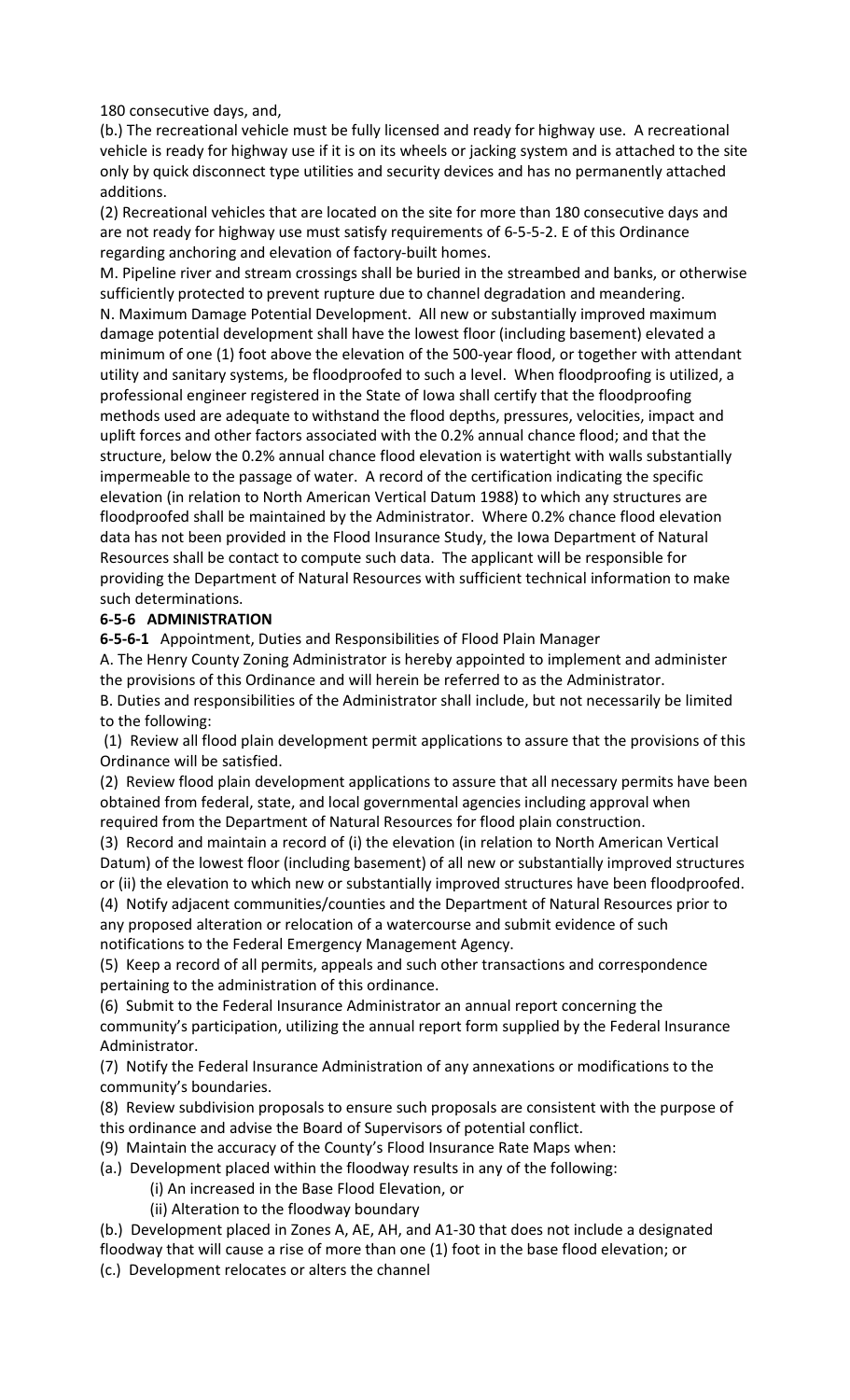Within six months of the completion of the development, the applicant shall submit to FEMA all scientific and technical data necessary for a Letter of Map Revision

(10) Perform site inspections to ensure compliance with the standards of this Ordinance.

(11) Forward all requests for Variances to the Board of Adjustment for consideration. Ensure all requests included the information ordinarily submitted with applications as well as any additional information deemed necessary to the Board of Adjustment.

**6-5-6-2** Flood Plain Development Permit

A. Permit Required - A Flood Plain Development Permit issued by the Administrator shall be secured prior to any flood plain development (any man-made change to improved and unimproved real estate, including but not limited to buildings or other structures, mining, filling, grading, paving, storage of materials and equipment, excavation or drilling operations), including the placement of factory-built homes.

B. Application for Permit - Application shall be made on forms furnished by the Administrator and shall include the following:

(1) Description of the work to be covered by the permit for which application is to be made.

(2) Description of the land on which the proposed work is to be done (i.e., lot, block, track, street address or similar description) that will readily identify and locate the work to be done.

(3)Location and dimensions of all structures and additions.

(4) Indication of the use or occupancy for which the proposed work is intended.

- (6) Elevation of the base flood.
- (7) Elevation (in relation to

North American Vertical Datum) of the lowest floor (including basement) of buildings or of the level to which a building is to be floodproofed.

(8) For buildings being improved or rebuilt, the estimated cost of improvements and market value of the building prior to the improvements.

(9) Such other information as the Administrator deems reasonably necessary (e.g., drawings or a site plan) for the purpose of this Ordinance.

C. Action on Permit Application – The Administrator shall, within a reasonable time, make a determination as to whether the proposed flood plain development meets the applicable standards of this Ordinance and shall approve or disapprove the application. For disapprovals, the applicant shall be informed, in writing, of the specific reasons, therefore. The Administrator shall not issue permits for conditional uses or variances except as directed by the Board of Adjustment.

D. Construction and Use to be as Provided in Application and Plans - Flood Plain Development Permits based on approved plans and applications authorize only the use, arrangement, and construction set forth in such approved plans and applications and no other use, arrangement, or construction. Any use, arrangement, or construction at variance with that authorized shall be deemed a violation of this

Ordinance. The applicant shall be required to submit certification by a professional engineer or land surveyor, as appropriate, registered in the State of Iowa, that the finished fill, structure floor elevations, floodproofing, or other flood protection measures were accomplished in compliance with the provisions of this Ordinance, prior to the use or occupancy of any structure.

# **6-5-6-3** Conditional Uses, Appeals and Variances

A. Duties of Board of Adjustment – The Henry County Board of Adjustment (appointed pursuant to the provisions of the Zoning Ordinance Title VI, Chapter 2, Henry County Code of Ordinances) is hereby appointed to hear and decide (i) applications for conditional use permits upon which the Board is authorized to pass under this Ordinance,

(ii) appeals, and (iii) applications for variances to the provisions of this Ordinance.

B. Conditional Uses: Permits – Applications for conditional use permits shall be filed with the Administrator, who shall forward same to the Board of Adjustment for consideration. The application shall be accompanied by such plans, information, elevations, and site plans as required by the Board of Adjustment or the Administrator.

C. Appeals – Where it is alleged there is any error in any order, requirement, decision, or determination made by an administrative official in the enforcement of this Ordinance, the aggrieved party may appeal such action. The notice of appeal shall be filed with the Board of Adjustment and with the official from whom the appeal is taken and shall set forth the specific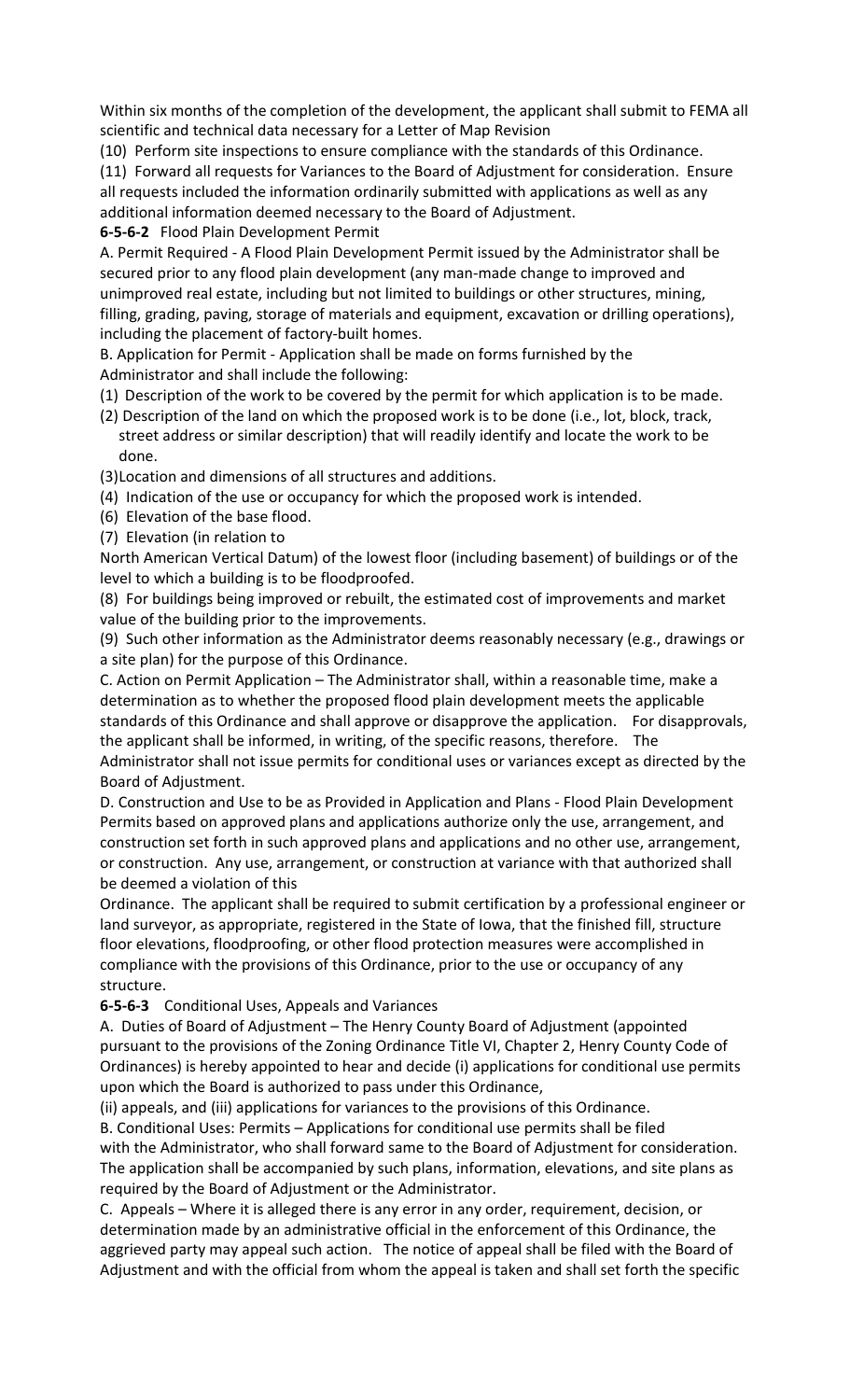reason for the appeal. The official from whom the appeal is taken shall transmit to the Board of Adjustment all the documents constituting the record upon which the action appealed from was taken.

D. Variances – The Board of Adjustment may authorize upon request in specific cases such variances from the terms of this Ordinance that will not be contrary to the public interest where, owing to special conditions, a literal enforcement of the provisions of this Ordinance will result in unnecessary hardship. Applications for variances shall be

filed with the Administrator, who shall forward same to the Board of Adjustment for consideration. Such applications shall be accompanied by such plans, information, elevations, and site plans as required by the Board of Adjustment or the Administrator.

Variances granted must meet the following applicable standards:

(1) Variances shall only be granted upon:

(i) a showing of good and sufficient cause,

(ii) a determination that failure to grant the variance would result in exceptional hardship to the applicant, and

(iii) a determination that the granting of the variance will not result in increased flood heights, additional threats to public safety, extraordinary public expense, create nuisances, cause fraud on or victimization of the public or conflict with existing local codes or ordinances.

(2) Variances shall not be issued within any designated floodway if any increase in flood levels during the base flood would result. Consideration of the effects of any development on flood levels shall be based upon the assumption that an equal degree of development would be allowed for similarly situated lands.

(3) Variances shall only be granted upon a determination that the variance is the minimum necessary, considering the flood hazard, to afford relief.

(4) In cases where the variance involves a lower level of flood protection for buildings than what is ordinarily required by this Ordinance, the applicant shall be notified in writing over the signature of the Administrator that:

(i) the issuance of a variance will result in increased premium rates for flood insurance up to amounts as high as \$25 for \$100 of insurance coverage and (

ii) such construction increases risks to life and property.

(5) All variances granted shall have the concurrence or approval of the Department of Natural Resources.

E. Hearings and Decisions of the Board of Adjustment

(1) Hearings. Upon the filing of the Board of Adjustment of an appeal or an application for a conditional use permit or a variance, the Board shall hold a public hearing. The Board shall fix a reasonable time for the hearing and give public notice thereof, as well as due notice to parties in interest. At the hearing, any party may appear in person or by agent or attorney and present written or oral evidence. The Board may require the appellant or applicant to provide such information as is reasonably deemed necessary and may request the technical assistance and/or evaluation of a professional engineer or other expert person or agency, including the Department of Natural Resources. In every case where a proposed use requires an appeal or application for a conditional use permit or a variance under both this Ordinance and under the Zoning Ordinance, Title VI, Chapter 2, the applicant shall be required to file all such appeals or applications involving the same use with the Board of Adjustment at the same time, and the Board shall consider all appeals and applications under this Ordinance and Title VI, Chapter 2 at the same public hearing.

(2) Decisions. The Board of Adjustment shall arrive at a decision on an appeal, conditional use permit or variance within a reasonable time. In passing upon an appeal, the Board may, so long as such action is in conformity with the provisions of this Ordinance, reverse or affirm, wholly or in part, or modify the order, requirement,

decision, or determination appealed from, and it shall make its decision, in writing, setting forth the findings of fact and the reasons for its decision. In granting a conditional use permit or variance, the Board shall consider such factors as contained

in this section and all other relevant sections of this Ordinance and may prescribe such conditions as contained in 6-5-6-3. E.(2)(b). The Board's decision to grant or deny a conditional use permit or variance shall be in writing and shall set forth the findings of fact and the reasons for its decision.

(a.) Factors Upon Which the Decision of the Board of Adjustment Shall Be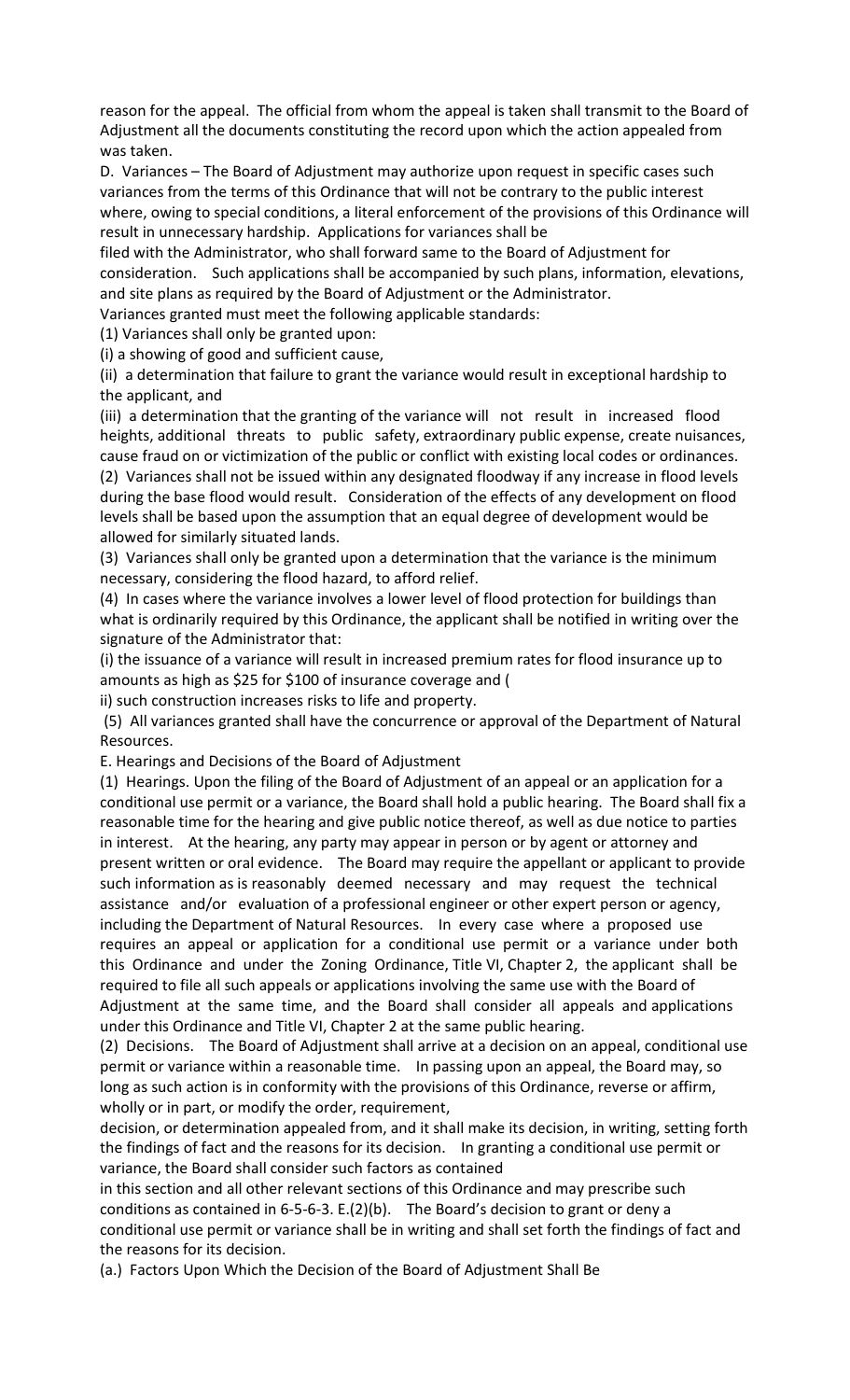Based. In passing upon applications for conditional use permits and variances, the Board of Adjustment shall consider all relevant factors specified in other sections of this Ordinance and: (i) The danger to life and property due to increased flood heights or velocities caused by encroachments.

(ii) The danger that materials may be swept on to other land or downstream to the injury of others.

(iii) The proposed water supply and sanitation systems and the ability of these systems to prevent disease, contamination, and unsanitary conditions.

(iv) The susceptibility of the proposed facility and its contents to flood damage and the effect of such damage on the individual owner.

(v) The importance of the services provided by the proposed facility.

(vi) The requirements of the facility for a flood plain location.

(vii)The availability of alternative locations not subject to flooding for the proposed use. (viii) The compatibility of the proposed use with existing development and development anticipated in the foreseeable future.

(ix) The relationship of the proposed use to the comprehensive plan and flood plain management program for the area.

(x) The safety of access to the property in times of flood for ordinary and emergency vehicles. (xi) The expected heights, velocity, duration, rate of rise and sediment transport of the flood water expected at the site.

(xii) The cost of providing governmental services during and after flood conditions, including maintenance and repair of public utilities (sewer, gas, electrical and water systems), facilities, streets, and bridges.

(xiii) Such other factors which are relevant to the purpose of this Ordinance.

(b.) Conditions Attached to Conditional Use Permits and Variances – Upon consideration of the factors listed above, the Board of Adjustment may attach such conditions to the granting of conditional use permits and variances as it deems necessary to further the purpose of this Ordinance. Such conditions may include, but not necessarily be limited to:

(i) Modification of waste disposal and water supply facilities.

(ii) Limitation of periods of use and operation.

(iii) Imposition of operational controls, sureties, and deed restrictions.

(iv) Requirements for construction of channel modifications, dikes, levees, and other protective measures, provided such are approved by the Department of Natural Resources and are deemed the only practical alternative to achieving the purpose of this Ordinance.

(v) Floodproofing measures. Floodproofing measures shall be designed consistent with the flood protection elevation for the particular area, flood velocities, durations, rate of rise, hydrostatic and hydrodynamic forces, and other factors associated with the regulatory flood.

The Board of Adjustment shall require that the applicant submit a plan or document certified by a registered professional engineer that the floodproofing measures are consistent with the regulatory flood protection elevation and associated flood factors for the area. F. Appeals to the Court - Any person or persons, jointly or severally, aggrieved by any decision of the Board of Adjustment may present to a court of record a petition, duly verified, setting forth that such decision is illegal, in whole or in part, specifying the grounds of the illegality.

Such petition shall be presented to the court within thirty days after the filing of the decision in the office of the Board.

### **6-5-7 NONCONFORMING USES**

**6-5-7-1** A structure or the use of a structure or premises which was lawful before the passage or amendment of this Ordinance, but which is not in conformity with the provisions of this Ordinance, may be continued subject to the following conditions:

A. If such use is discontinued for twelve consecutive months, any future use of the building premises shall conform to this Ordinance.

B. Uses or adjuncts thereof that are or become nuisances shall not be entitled to continue as nonconforming uses.

C. If any nonconforming use or structure is destroyed by any means, including flood, it shall not be reconstructed if the cost is more than fifty (50) percent of the market value of the structure before the damage occurred, unless it is reconstructed in conformity with the provisions of this Ordinance.